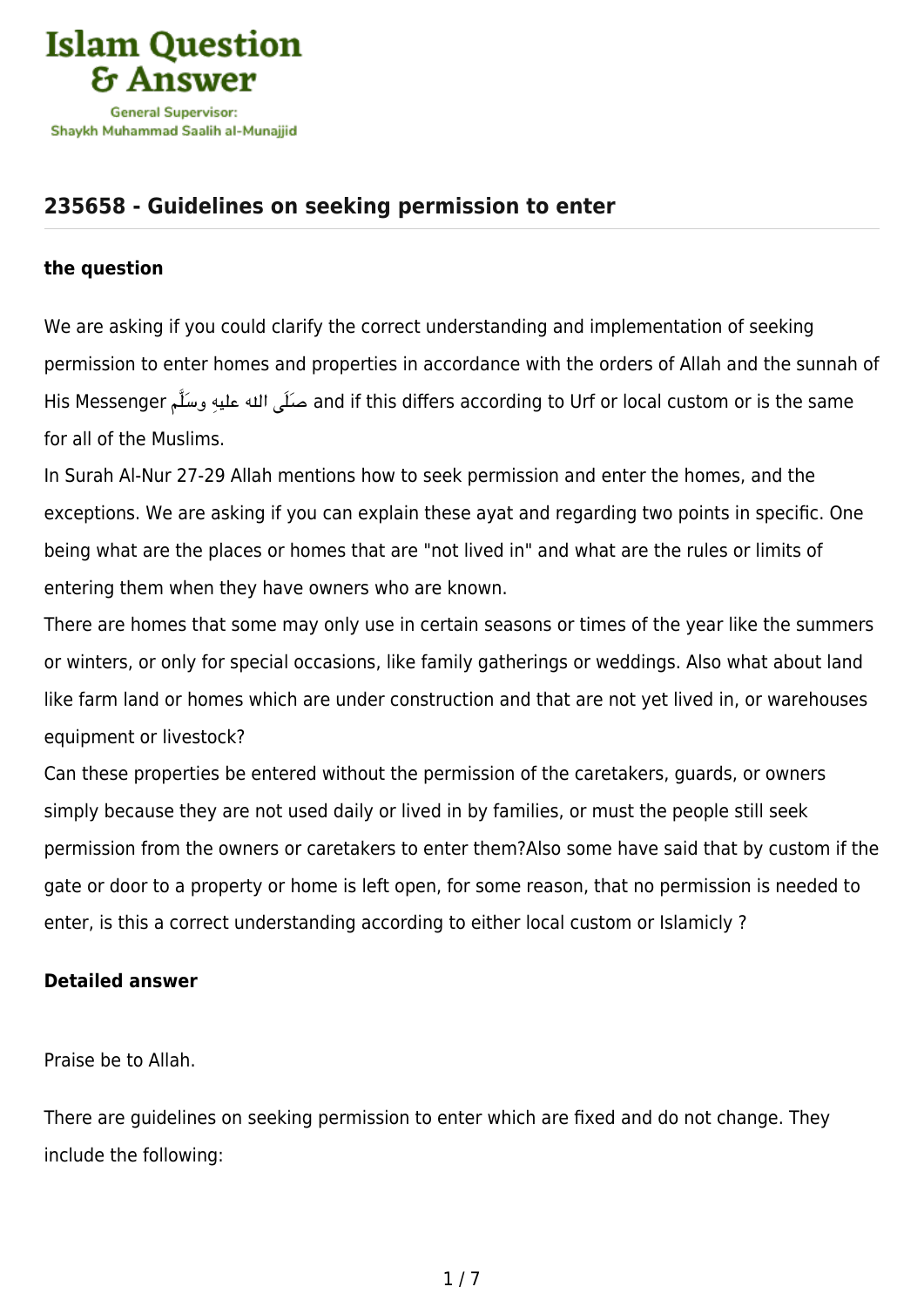

-1-

Not looking inside the house before permission to enter is given. The Prophet (blessings and peace of Allah be upon him) said: It is not permissible for a Muslim to look inside any house until he has been given permission." Narrated by al-Bukhaari in al-Adab al-Mufrad (1093); classed as saheeh by al-Albaani.

The requirement to seek permission to enter has been enjoined so as to prevent looking, as the Prophet (blessings and peace of Allah be upon him) said: Seeking permission is enjoined only so as to prevent looking." Narrated by al-Bukhaari (6241).

-2-

Saying salaam before asking permission to enter. It was narrated that Rib'i said: A man from Banu 'Aamir told us that he asked permission to enter upon the Prophet (blessings and peace of Allah be upon him) when he was in a house. He said: May I get in? The Prophet (blessings and peace of Allah be upon him) said to his servant: "Go out to this man and teach him how to ask permission to enter. Say to him: Say: As-salaamu alaykum, may I come in?" The man heard him and said: Assalaamu alaykum, may I come in? The Prophet (blessings and peace of Allah be upon him) gave him permission and he came in.

Narrated by Abu Dawood (5177); classed as saheeh by al-Albaani.

With regard to the verse in which Allah, may He be exalted, says (interpretation of the meaning):

"O you who believe! Enter not houses other than your own, until you have asked permission and greeted those in them; that is better for you, in order that you may remember"

[an-Noor 24:27],

the conjunction "and" does not imply sequence; perhaps the fact that seeking permission is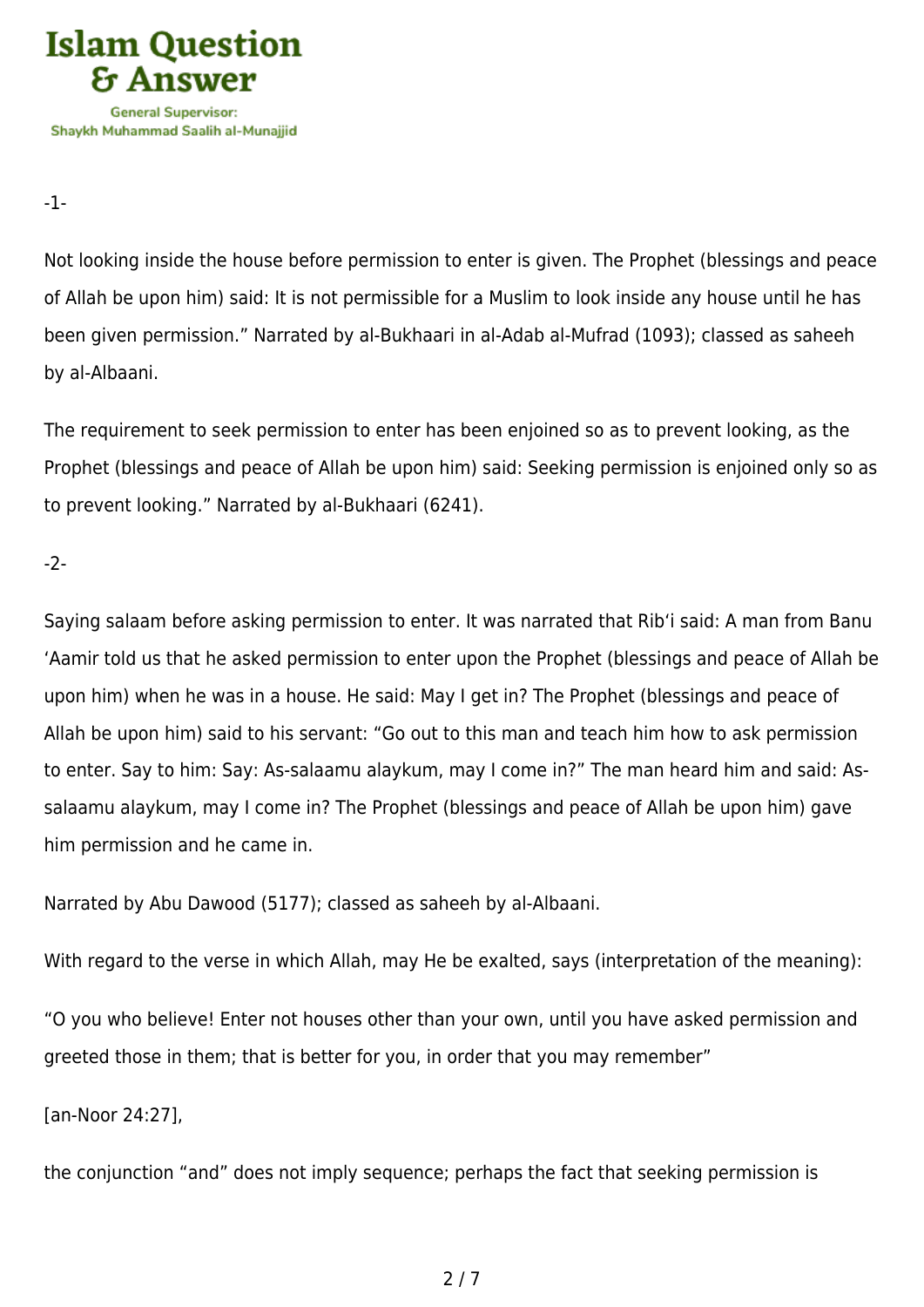

mentioned first is to highlight its importance, and does not mean that this is to be done first. Al-Baghawi said in his Tafseer (3/398): The scholars differed as to whether seeking permission or greeting should come first. Some said that seeking permission should come first, so one should say: "May I enter? As-salaamu 'alaykum", because Allah, may He be exalted, says, "until you have asked permission and greeted those in them." But the majority are of the view that the greeting should come first, so one should say: As-salaamu 'alaykum, may I enter? End quote.

-3-

Knocking on the door or ringing the bell, and so on, take the place of asking permission verbally, and opening the door by remote means takes the place of giving permission, if the visitor knows that they opened the door for him.

### -4-

It is essential to mention one's name if the people inside the house ask who is there. It was narrated that Jaabir ibn 'Abdullah (may Allah be pleased with him) said: I came to the Prophet (blessings and peace of Allah be upon him) and knocked on the door, and he said: "Who is there?" I said: It's me. And he said: "Me, me?" as if he disliked that, Narrated by al-Bukhaari (6250).

That is because if the one who is seeking permission to enter says "It's me," he is not properly identifying himself.

### -5-

It is Sunnah not to stand facing the door, so that one's gaze will not fall upon anything inside the house. Rather one should stand to one side of the door, either on the right or left. It was narrated from Talhah that Huzayl said: A man came and stood at the door of the Prophet (blessings and peace of Allah be upon him), asking permission to enter, and he stood at the door – 'Uthmaan said: facing the door. The Prophet (blessings and peace of Allah be upon him) said: ""(Stand) like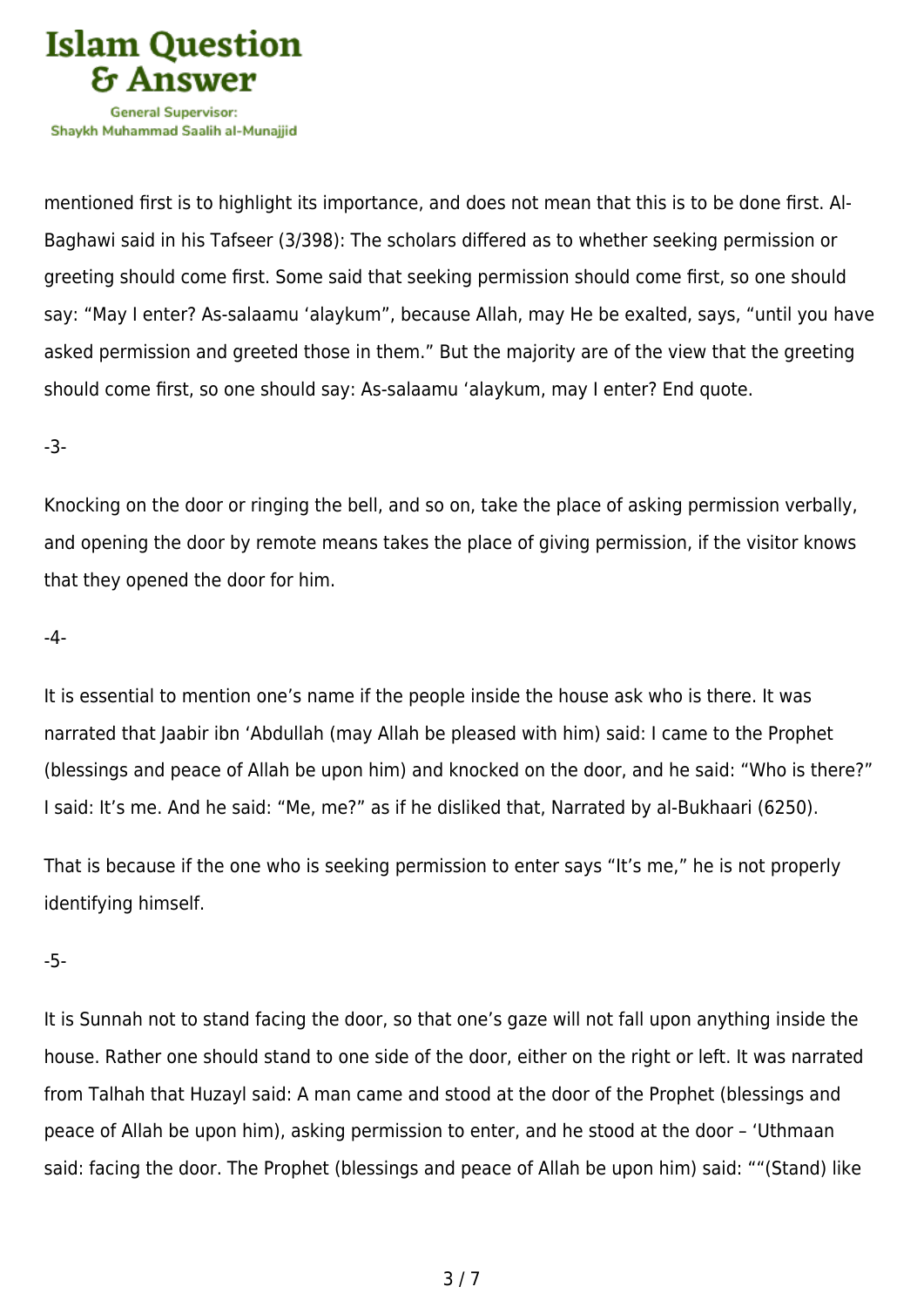

this or like this (i.e., to one side or other of the door), for seeking permission is enjoined only so as to prevent looking." Narrated by Abu Dawood (5174); classed as saheeh by al-Albaani. It says in 'Awn al-Ma'bood: That is, he should step away from the door, and face some other direction. End quote.

-6-

One should seek permission to enter three times, unless he is certain or thinks it most likely that the people inside the house did not hear him. The Prophet (blessings and peace of Allah be upon him) said: "If one of you seeks permission to enter three times but is not given permission, let him go back." Narrated by al-Bukhaari (6245).

An-Nawawi said in al-Majmoo' (4/622): If he is sure that they did not hear him, because the place is far away or the like, then what appears to be the case is that there is nothing wrong with trying more than that. The hadith applies to one who does not think that they did not hear him. End quote.

# -7-

If the owner of the house is known to have given permission or there is any indication to that effect, that may be acted upon, such as if he has opened the door or put a light on. It was narrated that Ibn Mas'ood said: The Messenger of Allah (blessings and peace of Allah be upon him) said to me: "Your permission to enter upon me is when the curtain is raised, or when you hear me speaking quietly, unless I forbid you." Narrated by Muslim (2169).

-8-

One should not seek permission to enter aggressively, or bang on the door or ring the bell aggressively, because that is rude and is not polite. It was narrated that Anas ibn Maalik said: People used to knock on the doors of the Prophet (blessings and peace of Allah be upon him) with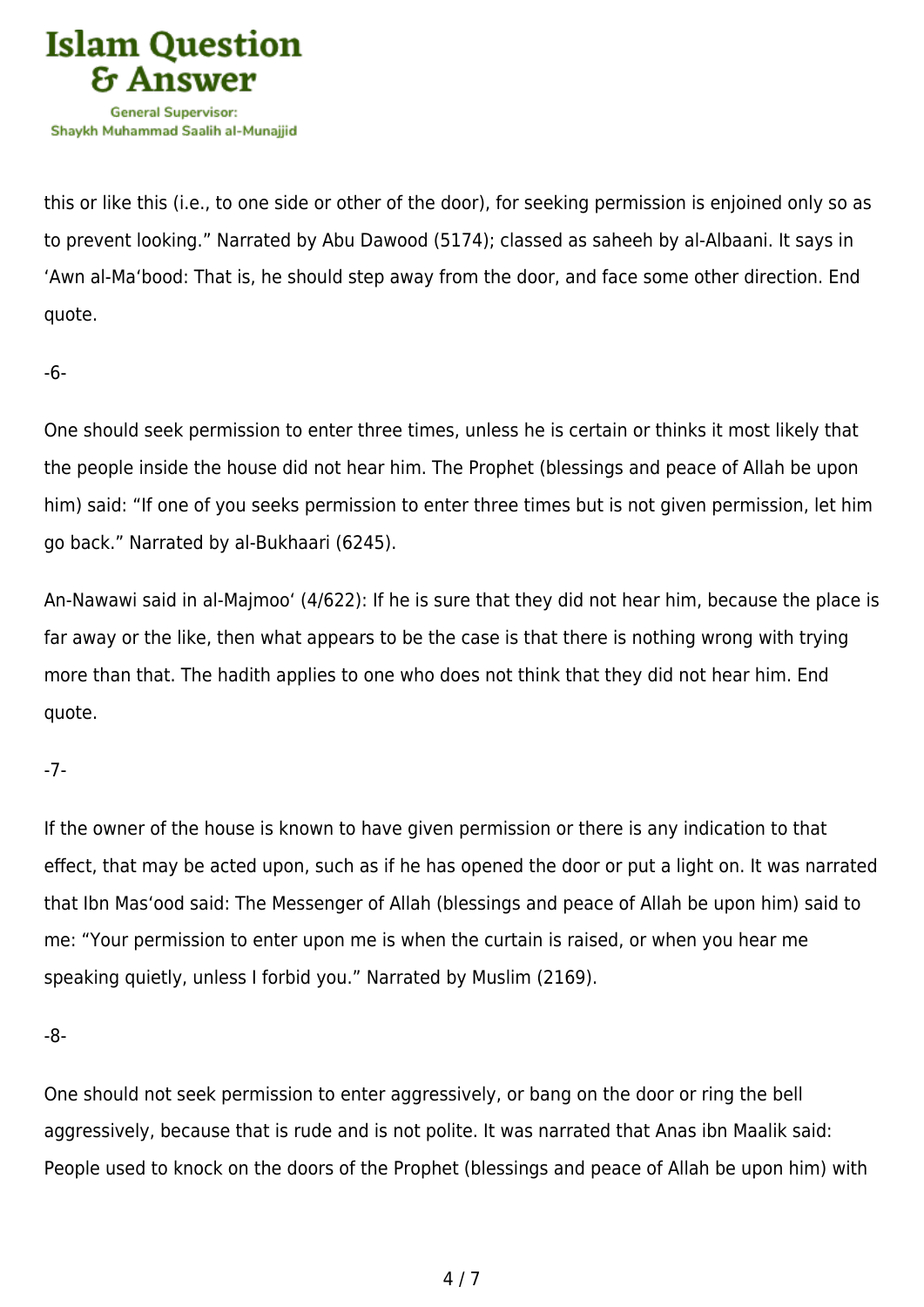

their fingernails. Narrated by al-Bukhaari in al-Adab al-Mufrad (1080). Classed as saheeh by al-Albaani.

-9-

If a person is not given permission to enter, he should go back without getting upset, because Allah, may He be exalted, says (interpretation of the meaning):

"And if you are asked to go back, go back, for it is purer for you"

[an-Noor 24:28].

-10-

The requirement to seek permission to enter is waived in cases of necessity, such as rescuing someone or preventing an evil when action cannot be delayed, such as cases of murder or adultery, or raiding places of immorality or places where alcohol is produced.

-11-

The requirement to seek permission to enter is not waived if the people are not in the house, because Allah, may He be exalted, says (interpretation of the meaning):

"And if you find no one therein, still, enter not until permission has been given"

[an-Noor 24:28].

If the house is being built, then no permission is required as in the case of houses that are locked up, because they do not come under the same protection and prohibition on looking at what is inside them. But one should not enter them if they are surrounded by a fence and the like. It says in Kashshaaf al-Qinaa' (3/161):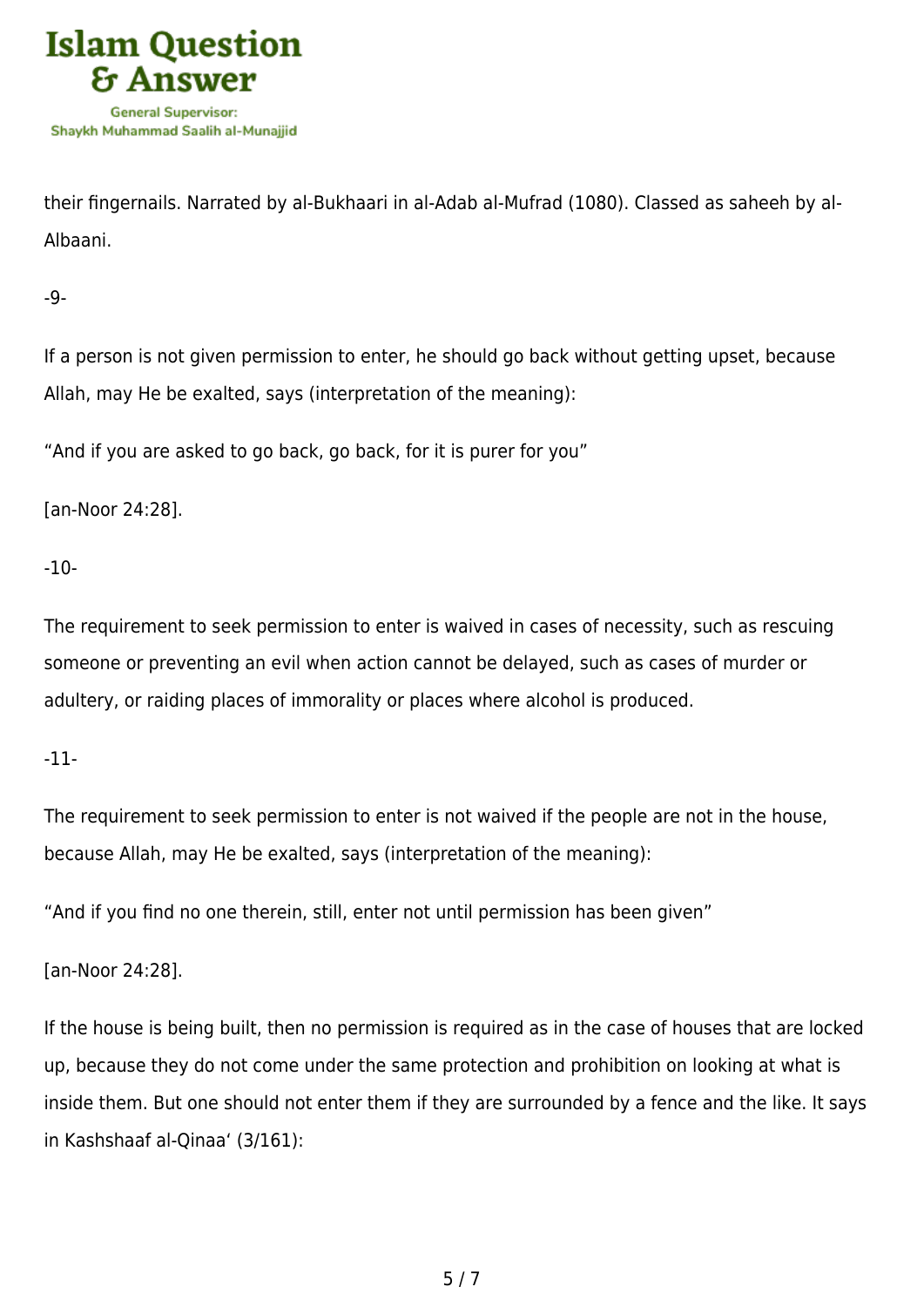

Otherwise it is prohibited to enter the property of someone else without his permission, if he is the owner of the land that has been fenced off, because that is interfering with the property of another person without his permission. Otherwise if it has not been fenced off, it is permissible to enter without his permission and without causing damage, because the fact that he did not fence it off implies permission. End quote.

### -12-

Permission from someone other than the owner of the house is of no significance, unless it is known verbally or customarily that the owner of the house allows him to give permission, such as a minor when it is known, explicitly or implicitly, that his giving permission is acceptable to the owner of the house. Anas ibn Maalik was below the age of puberty, and people would ask him for permission to enter the house of the Messenger of Allah (blessings and peace of Allah be upon him). The Companions (may Allah be pleased with them) did likewise with their sons and slaves. End quote from Tafseer al-Qurtubi (12/220).

# -13-

The necessity to seek permission also includes visitors and those who are invited, unless there is clear indication of permission to enter, such as if the door is open or if the envoy who was sent to invite someone comes with that invited guest. The Prophet (blessings and peace of Allah be upon him) said: "If one of you is invited and he comes with the envoy who was sent to invite him, then that is his permission to enter." Narrated by al-Bukhaari in al-Adab al-Mufrad in a chapter entitled: Chapter: An invitation to a man is permission to enter (1075). Classed as saheeh by al-Albaani.

Nevertheless, seeking permission to enter in this case is preferable. Al-Haleemi said: Seeking permission to enter in this case is preferable, because circumstances may have changed. End quote from Shu'ab al-Eemaan (11/224).